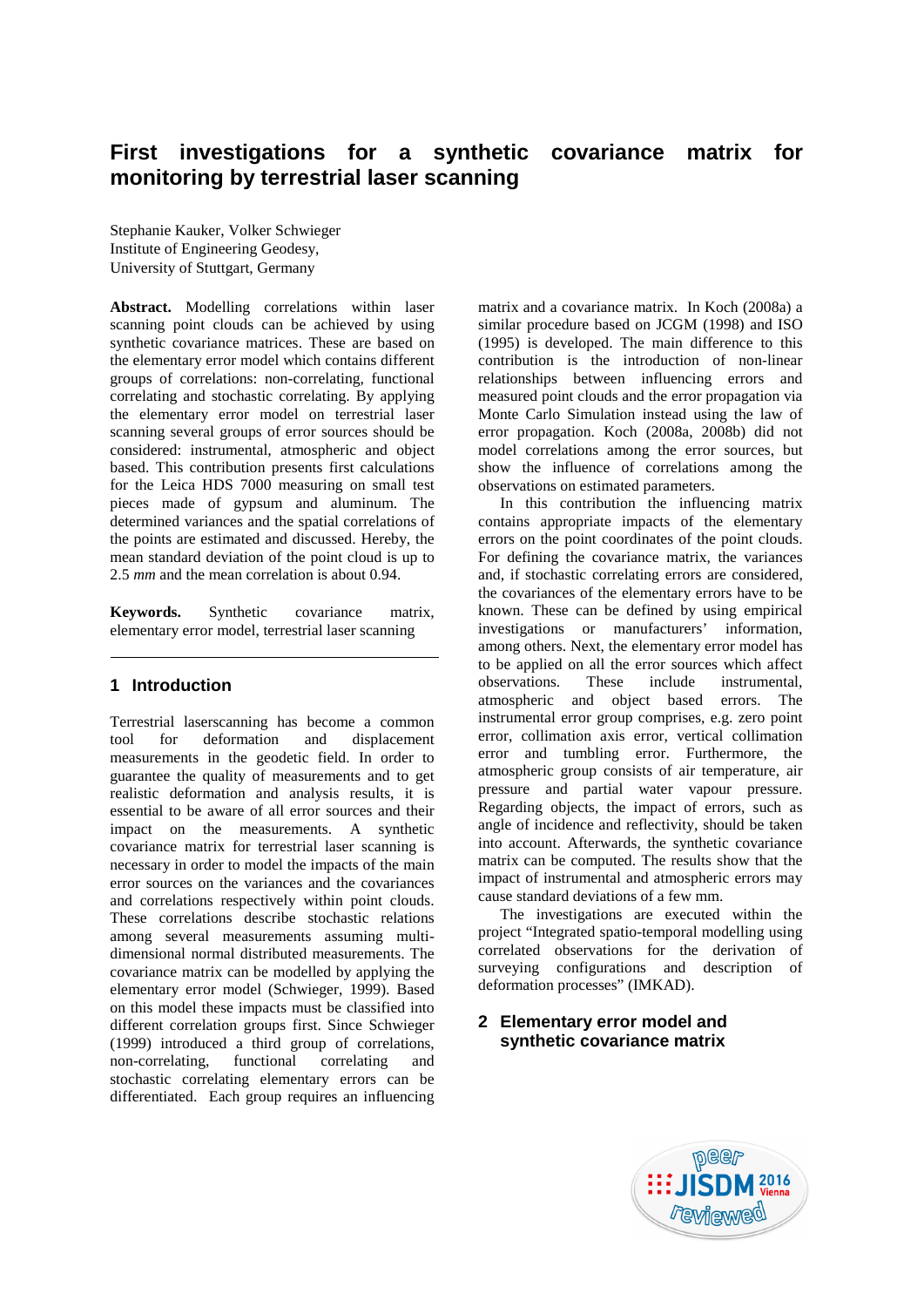In this section, the structure of the elementary error model and its link to the synthetic covariance matrix are described.

#### **2.1 Elementary errors**

Since Hagen (1837) and Bessel (1837) established the elementary error model, observations, such as horizontal and vertical angle and distances, can be treated as random quantities. That implies that any realisation *l* of a measured random quantity *L* deviates from its expected value  $\mu_l$  by random deviation  $\varepsilon$  (Schwieger, 1999). This is, any random deviation may be presented by a sum of numerous, very small elementary errors  $d_i$ :

$$
\mu_l = l - \varepsilon
$$
, and  $\varepsilon = \sum_{i=1}^{\nu} d_i$ . (1)

Assuming that each elementary error contains the same absolute value, negative and positive sign may be equally probable (Hagen, 1837). Consequently, according to the central limit theorem Pelzer (1985) determines the expected value of the random deviation  $\mu<sub>\varepsilon</sub>$  to zero:

$$
\mu_{\varepsilon} = E(\varepsilon) = \sum_{i=1}^{v} E(d_i) = 0.
$$
 (2)

The authors assume that systematic effects do not occur or, more precisely, are randomized. On closer inspection, however, it is revealed that the number of elementary errors increases in case of a decrease regarding their absolute values. Hence, on the assumption of infinite elementary errors, their absolute values may be infinitely small. For this reason, assuming standard normal distribution is justified for standardized random deviations  $\varepsilon$ . In consequence, normal distribution is applicable to the measured random quantity *L*, considering standard deviation  $\sigma$  and variance  $\sigma^2$  (Pelzer, 1985):

$$
\bar{\varepsilon} = \frac{\varepsilon}{\sigma} \sim N(0,1), \quad \text{and} \quad L \sim N(\mu_1, \sigma^2). \tag{3}
$$

In general, modelling normal distributed measurements is based on a sum of very small elementary errors with changing signs. Due to multidimensional observations and their related random deviations, the scalars shown in eq. (1) and eq. (2) are n-dimensional vectors (Pelzer, 1985):

$$
\mu_l = l - \varepsilon
$$
, and  $E(\varepsilon) = \sum_{i=1}^{\nu} E(d) = 0.$  (4)

Besides, handling multi-dimensional data requires the classification of elementary errors. In order to model the impact on the observations influence factors are used for building influencing matrices.

These matrices contain the effect on the covariance matrix of the observations. Schwieger (1999) considers three types of correlations which are classified below:

- *p* non-correlating error vectors  $\delta_k$ ,
- *m* functional correlating errors  $\xi_j$ ,
- *q* stochastic correlating error vectors  $\gamma_h$ ,

$$
\delta_{k} = \begin{bmatrix} \delta_{1k} \\ \delta_{2k} \\ \vdots \\ \delta_{nk} \end{bmatrix}, k = 1, 2, ..., p, \qquad \xi = \begin{bmatrix} \xi_{1} \\ \xi_{2} \\ \vdots \\ \xi_{m} \end{bmatrix},
$$
  
and 
$$
\gamma_{h} = \begin{bmatrix} Y_{1h} \\ Y_{2h} \\ \vdots \\ Y_{nh} \end{bmatrix}, h = 1, 2, ..., q,
$$
 (5)

where the index *n* defines the number of observations. Regarding the non-correlating errors, *k* specifies the kind of elementary errors, whereas *p*  describes the number of elementary errors. The index *m* represents the number of functional correlating elementary errors  $\xi_i$ . Additionally, the index *h* involves the type of stochastically classified elementary errors and *q* implies the number of stochastic correlating errors.

The next step is to model the impact on the measurements. This can be implemented by partial derivatives, which have to be determined analytically or numerically. Schwieger (1999) induces the influences of different elementary errors on the observations by integrating the derivatives into influencing matrices.

As mentioned above, three types of errors have to be considered which can now be computed as follows:

- *p* matrices  $D_k$  for non-correlating errors,
- one matrix  $\boldsymbol{F}$  for functional correlating errors,
- $q$  matrices  $G_h$  for stochastic correlating errors.

Based on the model assumption the influencing matrices characterise the projection of the elementary errors into the observation space.

The structures of the influencing matrices are different from each other because several elementary errors affect the measurements differently. The matrices  $D_k$  and  $G_h$  are diagonally structured because each elementary error of the non-correlating and stochastic correlating classes influences exactly one measurement quantity functionally (see eq. (6)). In contrast to these cases, matrix  $\boldsymbol{F}$  is not structured diagonally, since one functional correlating error may impact more than one measurement quantity (Schwieger, 1999). To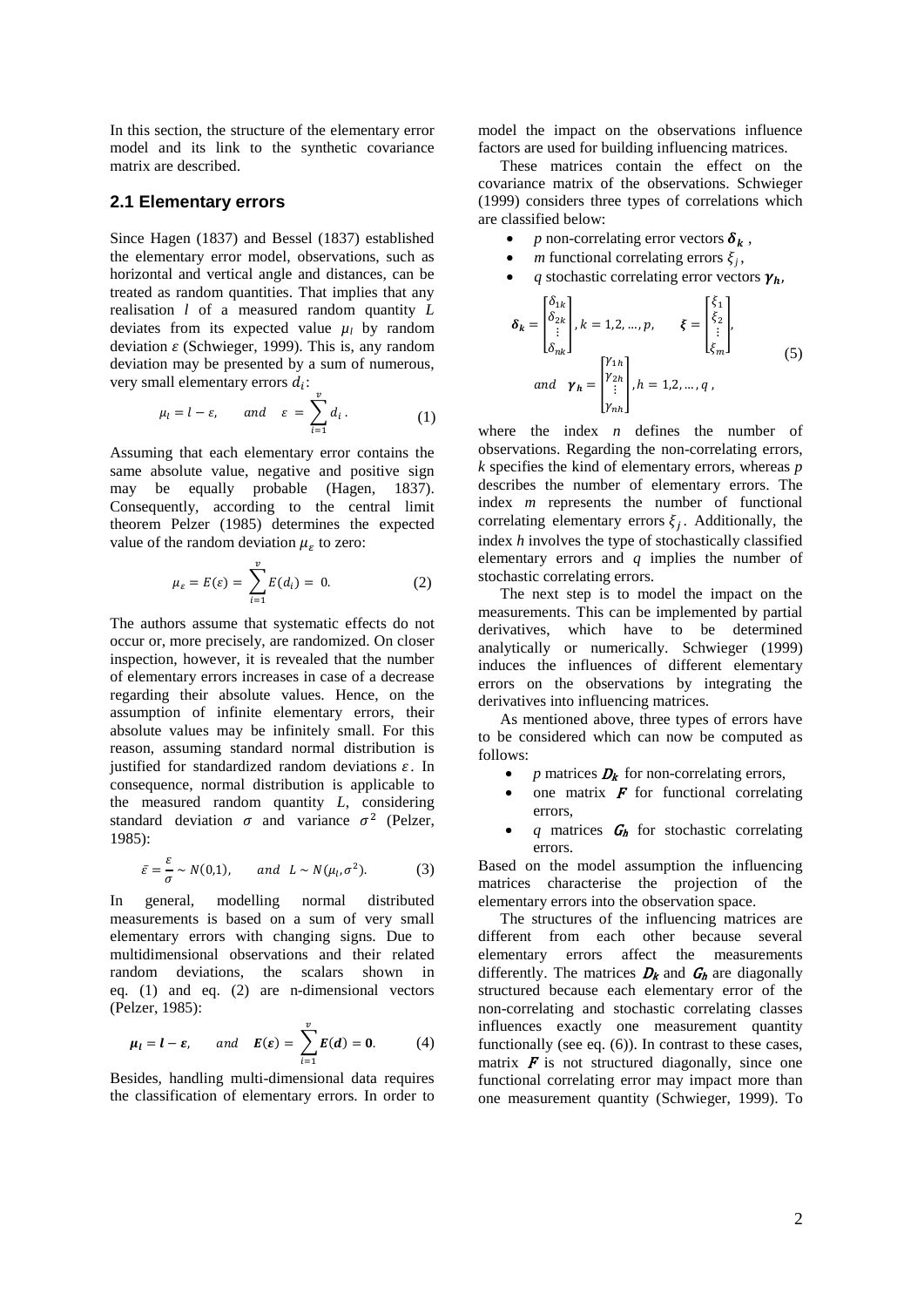clarify this, the elements of  $D_k$ , F and  $G_h$  are shown below:

$$
\mathbf{D}_{k} = \begin{bmatrix} \frac{\partial l_{1}}{\partial \delta_{1k}} & 0 & \cdots & 0 \\ 0 & \frac{\partial l_{2}}{\partial \delta_{2k}} & 0 & \vdots \\ 0 & \frac{\partial l_{n}}{\partial \delta_{2k}} & 0 & \vdots \\ \vdots & 0 & \ddots & \frac{\partial l_{n}}{\partial \delta_{nk}} \end{bmatrix}, F = \begin{bmatrix} \frac{\partial l_{1}}{\partial \xi_{1}} & \frac{\partial l_{1}}{\partial \xi_{2}} & \cdots & \frac{\partial l_{1}}{\partial \xi_{m}} \\ \frac{\partial l_{2}}{\partial \xi_{1}} & \frac{\partial l_{2}}{\partial \xi_{2}} & \cdots & \frac{\partial l_{n}}{\partial \xi_{m}} \end{bmatrix},
$$
\n
$$
\mathbf{G}_{h} = \begin{bmatrix} \frac{\partial l_{1}}{\partial y_{1h}} & 0 & \cdots & 0 \\ 0 & \frac{\partial l_{2}}{\partial y_{2h}} & 0 & \vdots \\ \vdots & 0 & \ddots & \frac{\partial l_{n}}{\partial y_{nh}} \end{bmatrix}.
$$
\n
$$
(6)
$$

Summing up all elementary errors results in the random deviation vector **ε.** Consequently, Schwieger (1999) considers the projection into the observation space as:

$$
\varepsilon = \sum_{k=1}^{p} D_k \cdot \delta_k + F \cdot \xi + \sum_{h=1}^{q} G_h \cdot \gamma_h . \tag{7}
$$

#### **2.2 Synthetic covariance matrix**

For the construction of a synthetic covariance matrix the elementary error model is essential. The determination of variances, covariances and correlations for observations is realised by means of a covariance matrix  $\Sigma_{II}$  which is generally structured as shown below:

$$
\Sigma_{ll} = \begin{bmatrix} \sigma_1^2 & \sigma_{12} & \cdots & \sigma_{1n} \\ \sigma_{12} & \sigma_2^2 & \cdots & \sigma_{2n} \\ \vdots & \vdots & \ddots & \vdots \\ \sigma_{1n} & \sigma_{2n} & \cdots & \sigma_n^2 \end{bmatrix} . \tag{8}
$$

The elements on the main diagonal,  $\sigma_1^2 ... \sigma_n^2$ , remain the variances which present the stochastic dependence of one random value, with index *n* defining the number of measurements. The *σ*-values located on the secondary diagonals contain the covariance between two observations. By means of the covariance and the square root of the variances, the correlation coefficient  $\rho$  can be determined (Benning, 2010):

$$
\rho = \frac{\sigma_{12}}{\sigma_1 \cdot \sigma_2} \tag{9}
$$

Summing up each covariance matrix of the several types of elementary errors results in the so called "*synthetic covariance matrix*"  $\Sigma_{ll}$ . Applying the law of error propagation on eq. (7) the equation of the synthetic covariance matrix is determined (Schwieger, 1999):

$$
\Sigma_{ll} = \sum_{k=1}^p D_k \cdot \Sigma_{\delta\delta,k} \cdot D_k^T + F \cdot \Sigma_{\xi\xi} \cdot F^T + \sum_{h=1}^q G_h \cdot \Sigma_{\gamma\gamma,h} \cdot G_h^T. \tag{10}
$$

In the following the covariance matrices of the elementary errors are defined:

- $\sum_{\delta \delta, k}$  the covariance matrix for the noncorrelating errors,
- $\sum_{\xi\xi}$  the covariance matrix for the functional correlating errors,
- $\sum_{\mathbf{v} \cdot \mathbf{h}}$  the covariance matrix for the stochastic correlating errors.

In this context, the matrices  $\Sigma_{\delta\delta,k}$  and  $\Sigma_{\xi\xi}$  are structured diagonally and only filled on the main diagonal (see eq. (11)). As a result, modelling correlations among the elementary errors is avoided, e.g., in case  $k=1$ , multiplying  $D_1$  and  $\Sigma_{\delta\delta}$  1 leads to a new matrix which is filled only on the main diagonal.

$$
\Sigma_{\delta\delta,k} = \begin{bmatrix}\n\sigma_{1k}^2 & 0 & \cdots & 0 \\
0 & \sigma_{2k}^2 & 0 & \vdots \\
\vdots & 0 & \ddots & \vdots \\
0 & \cdots & \cdots & \sigma_{nk}^2\n\end{bmatrix}
$$
\n
$$
\Sigma_{\xi\xi} = \begin{bmatrix}\n\sigma_1^2 & 0 & \cdots & 0 \\
0 & \sigma_2^2 & \cdots & \vdots \\
\vdots & \vdots & \ddots & \vdots \\
0 & \cdots & \cdots & \sigma_m^2\n\end{bmatrix},
$$
\n
$$
\Sigma_{\gamma\gamma h} = \begin{bmatrix}\n\sigma_{1h}^2 & \sigma_{12h} & \cdots & \sigma_{1nh} \\
\sigma_{12h} & \sigma_{2h}^2 & \cdots & \sigma_{2nh} \\
\vdots & \vdots & \ddots & \vdots \\
\sigma_{1nh} & \cdots & \cdots & \sigma_{nh}^2\n\end{bmatrix}.
$$
\n(11)

The covariance matrix  $\Sigma_{\gamma\gamma,h}$  comprises covariances among the elementary errors of one type and can be completely filled. Its structure is not diagonal. Moreover, the related influencing matrix  $G_h$ consists of functional independent values.

In the next step, variances and covariances, in case of stochastic correlating errors, for all groups of errors have to be determined. This turns out to be a challenging part because correlations between the elementary errors are not known. Thus, they may be specified by using manufacturers' information, empirical values or by an estimation based on maximum errors. According to Pelzer (1985) one can estimate the standard deviation of an elementary error by means of its maximum error (see eq. (20)). For this, the probability distribution must be known. In case of a rectangular distribution the maximum error must be multiplied by 0.6, in case of a triangular distribution the factor 0.4 is applied and for normal distribution one use 0.3. Regarding the stochastic correlating group, realistic values for estimating the stochastical correlations must be known. These represent stochastic relations for multi-dimensional normal distributed observations.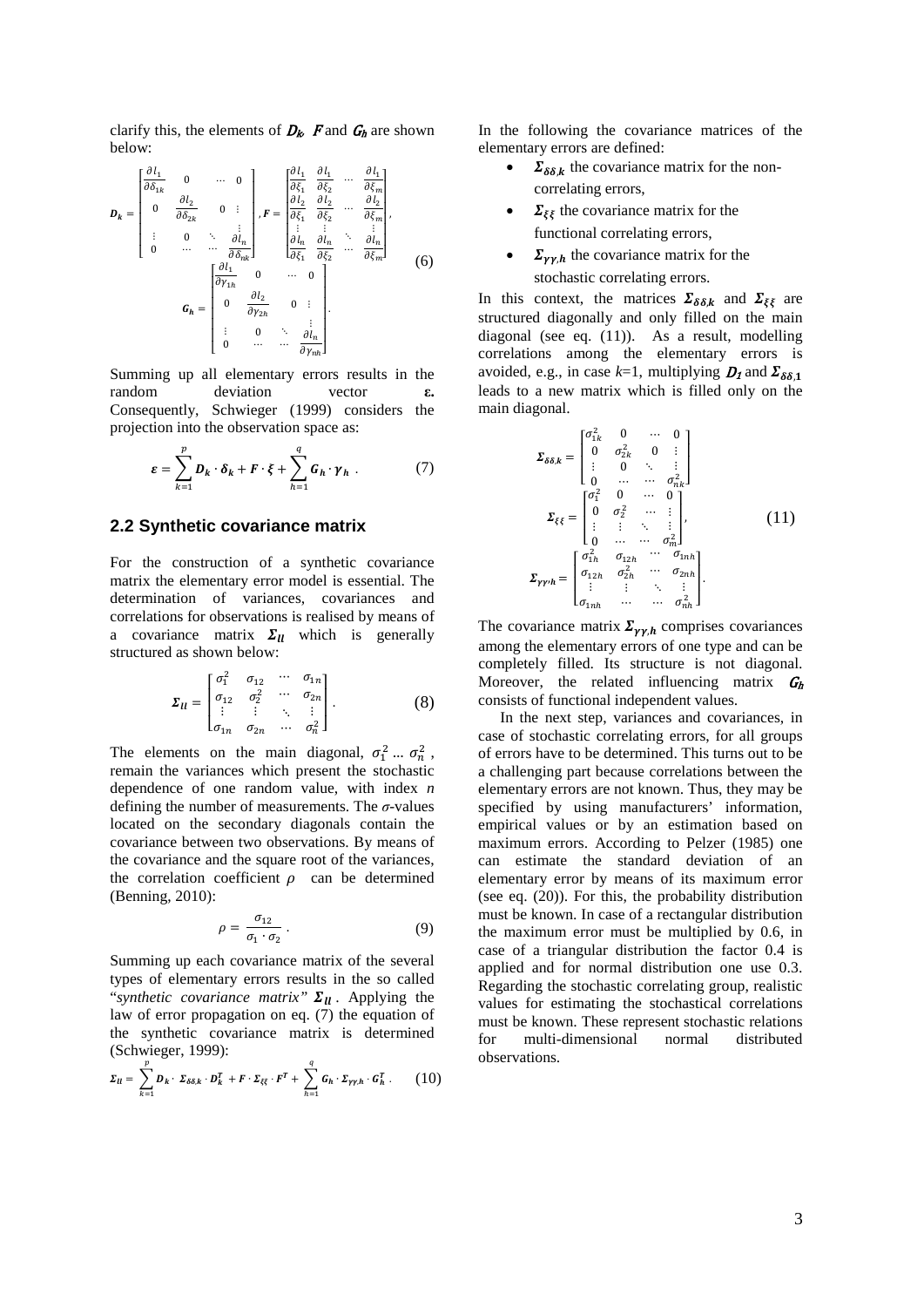## **3 Application of the Elementary Error Model on Terrestrial Laser Scanner**

In order to apply the elementary error model on terrestrial laser scanners, all fundamental sources of errors must be identified first. On the one hand, measurements are affected by the manufacturing accuracy of the instrument itself. On the other hand, the laser beam is affected by the atmosphere while it runs through. And finally, the monitored object influences the observations due to its surface characteristics and colour (Kauker and Schwieger, 2015). Errors that may be not covered by this analysis are modelled stochastically and are covered by the noise matrix, see equation (13).

# **3.1 Elementary errors of a terrestrial laser scanner**

There are different systems of terrestrial laser scanners (TLS) such as panorama scanners, hybrid scanners and camera scanners. However, in this paper a panorama scanner is used, the Leica HDS 7000. For this reason the description of the construction is limited to this kind of type. The remaining types of scanners are detailed in, e.g., Eling (2009).

A panorama scanner consists of a rotating sloped mirror (see Fig. 1) and offers a full panorama with a field of view of 360° horizontally and 320° vertically. The slope distance *s*, the horizontal angle *λ* and the vertical angle *ϑ* define the polar observables. In order to determine the scanned points in the observation space, these elements have to be known. Next, Cartesian coordinates can be calculated for each point.

Figure 1 shows the geometrical relation between the polar observables  $s$ ,  $\lambda$ ,  $\theta$  and the Cartesian Coordinates X, Y, Z*.* The transformation can be calculated as follows:

$$
\begin{bmatrix} X \\ Y \\ Z \end{bmatrix} = s \begin{bmatrix} \sin \vartheta \cos \lambda \\ \sin \vartheta \sin \lambda \\ \cos \vartheta \end{bmatrix}
$$
 (12)

Due to previous investigations, e.g. Deumlich and Staiger (2002), Lichti and Lampard (2008) and Lichti (2010), it is assumed that the main function of a terrestrial laser scanner is similar to a total station. Accordingly, it can be assumed that the main error sources of a total station may also appear for a terrestrial laser scanner. Moreover, their three axes like collimation axis, horizontal axis and vertical axis are comparable. In consequence, their errors can be applied. Deviating from that, Holst



**Fig 1:** Main construction elements of a TLS

and Kuhlmann (2011) and Holst et al. (2014) use a different approach.

First, the elementary errors are classified into instrumental, atmospheric and object based errors. Next, the errors sources are grouped regarding the three types of correlations mentioned in section 2. In this project, the following instrumental errors are investigated: range noise and angular noise, scale error, zero point error, collimation axis error, horizontal axis error, vertical index error, tumbling error and eccentricity of the collimation axis. Most of the instrumental errors belong to the functional correlated group. Only range noise and angular noise are classified to the non-correlated elementary errors.

The data sheet of the HDS 7000 (Leica Geosystems, 2011) provides the standard deviations of these two errors: the range noise  $\sigma_r$  is 0.5 *mm* and angular noise  $\sigma_a$  is 125  $\mu$ *rad*.

The influencing matrix  $\boldsymbol{D}$  is equivalent to the identity matrix <sup>I</sup>**.** Regarding one measurement, this leads to:

$$
\Sigma_{\delta\delta,1} = \begin{bmatrix} \sigma_a^2 & 0 & 0 \\ 0 & \sigma_a^2 & 0 \\ 0 & 0 & \sigma_r^2 \end{bmatrix}, \qquad D = I .
$$
 (13)

According to Stahlberg (1997), Neitzel (2006a) and Neitzel (2006b) the functional relations among the further instrumental error sources can be computed as follows:

$$
s_k = k_0 + s \cdot m_0 \tag{14}
$$

$$
\theta_k = \arccos(\cos i_0 \cdot \cos c_0
$$
  
\n
$$
\cdot \cos(\zeta + \Delta \zeta + h_0) - \sin i_0 \cdot \sin c_0)
$$
\n(15)

$$
\lambda_k = \alpha + \Delta\alpha + \frac{e_z}{s_k \cdot \sin(\zeta + \Delta\zeta + h_0)}
$$
  
+ 
$$
\alpha \tan\left(\frac{\cos i_0 \cdot \tan c_0}{\sin(\zeta + \Delta\zeta + h_0)} + \frac{\sin i_0}{\tan(\zeta + \Delta\zeta + h_0)}\right).
$$
 (16)

Here the index *k* defines the corrected observables. The further parameters are defined as follows: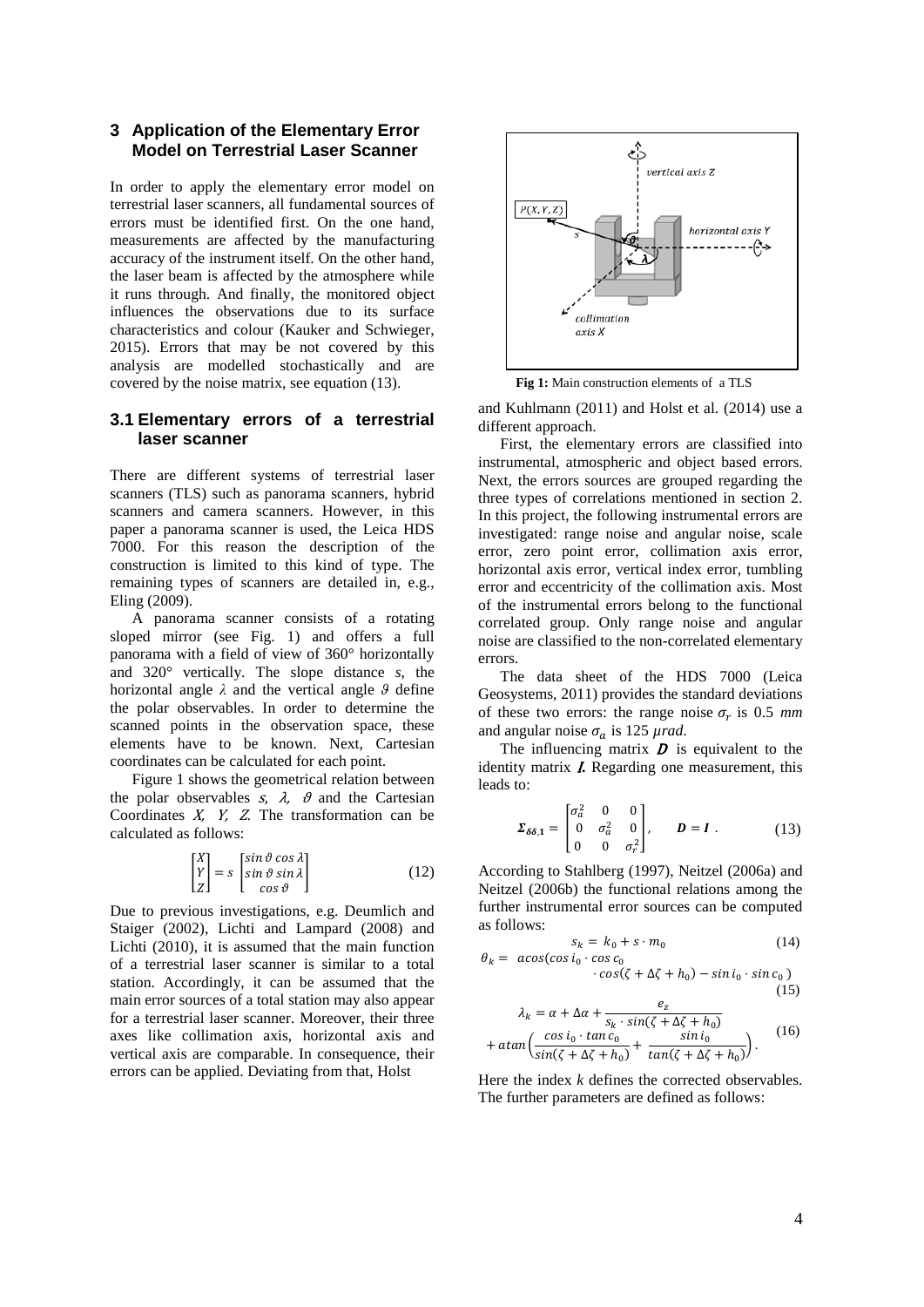| $S$ :                | measured slope distance              |
|----------------------|--------------------------------------|
| $k_0$ :              | zero point error                     |
| $m_0$ :              | scale error                          |
| Co                   | collimation axis error               |
| io:                  | horizontal axis error                |
| $h_0$ :              | vertical index error                 |
| $v_0$ :              | tumbling error                       |
| $e_{\overline{z}}$ : | eccentricity of the collimation axis |
| $\alpha$ :           | measured horizontal rotation angle   |
| 7:                   | measured vertical rotation angle     |
| $S_k$ :              | corrected slope distance             |
| $\lambda_k$ :        | corrected horizontal rotation angle  |
|                      | (horizontal angle)                   |
| $\theta_k$ :         | corrected vertical rotation angle    |
|                      | (zenith angle)                       |

While rotating around the vertical axis a tumbling error may occur. This additionally affects the observed values. This error is investigated by Neitzel (2006b). The impact of this error can be approximated by the functional model as follows, whereby  $\alpha_z$  represents the horizontal direction of the projection of the zenith angle into the horizontal plane.  $\zeta_z$  defines the angle between the vertical axis and the direction to the zenith:

$$
\Delta \alpha = v_0 \cdot \sin \alpha_z \cdot \cot \zeta_z \tag{17}
$$
  

$$
\Delta \zeta = v_0 \cdot \cos \alpha_z \tag{18}
$$

In order to fill the related influencing matrix  $\vec{F}$ , the partial derivatives of eq. (14) to eq. (18) are necessary. Moreover, it is substantial to define variances for constructing the covariance matrix  $\Sigma_{\xi\xi}$ . Its structure is shown below:

$$
\Sigma_{\xi\xi} = \begin{bmatrix} \sigma_{m_0}^2 & 0 & \cdots & & \cdots & 0 \\ 0 & \sigma_{k_0}^2 & & & & \vdots \\ \vdots & & \sigma_{c_0}^2 & & & \\ & & & \sigma_{k_0}^2 & & \\ & & & & & \sigma_{k_0}^2 & 0 \\ \vdots & & & & & & \sigma_{v_0}^2 & 0 \\ 0 & \cdots & & & & & 0 & \sigma_{e_z}^2 \end{bmatrix} .
$$
 (19)

In Gordon (2008) some of these values are investigated, where the zero point error shows a maximum value up to 5 *mm*, the maximum value of the vertical index error is -17.69 *mgon* and the maximum value of the collimation axis error is -19.62 *mgon*. According to Neitzel (2006a), the maximum value of the horizontal axis error is up to -14.6 *mgon* among others. Thus, these values can be used for the approach. Furthermore, the scale error and the eccentricity of the collimation axis are investigated by Gordon (2008).

In case the standard deviation  $\sigma_k$  as well as the respective probability distribution of an error  $\delta_{ik}$  is not known, the best and most probable assumption is the normal distribution (Pelzer, 1985):

$$
\sigma_k \approx 0.3 \cdot \delta_{ik}[max] \tag{20}
$$

All standard deviations of the instrumental errors used for creating the corresponding covariance matrices are shown in table 1 below.

**Table 1: Standard deviations of instrumental errors**

| <b>Error source</b>                  | <b>Standard deviation</b> |
|--------------------------------------|---------------------------|
| range noise                          | $0.5$ [ <i>mm</i> ]       |
| angle noise                          | $125$ [ $\mu$ rad]        |
| scale error                          | $0.300018$ [ $mm/km$ ]    |
| zero point error                     | $1.50$ [ $mm$ ]           |
| collimation axis error               | $5.89$ [ $mgon$ ]         |
| horizontal axis error                | $4.38$ [ $mgon$ ]         |
| vertical index error                 | $5.31$ [ $mgon$ ]         |
| tumbling error                       | $0.06$ [ $mm/m$ ]         |
| eccentricity of the collimation axis | $0.60$ [ $mm$ ]           |

#### **3.2 Elementary errors of the atmosphere**

As mentioned above the laser beam is also affected by the atmosphere while running through. Computing its impact on the observed values requires modelling of the environmental influences, such as air temperature, air pressure and partial water vapour pressure. The speed of propagation of electromagnetic waves depends on the refractive index *n*, the density of the atmospheric layer and the wavelength itself. According to Ciddor (1996) and Ciddor and Hill (1999), the group refractive index  $n_{Gr}$  for a dry standard atmosphere, that is drying temperature  $t = 0$  °C, pressure  $p = 1013.25$ *hPa*, partial water vapour pressure  $e = 0$  *hPa*,  $CO_2$ content =  $0.0375$  % = 375 *ppm*, can be determined as follows:

$$
N_{\text{Gr}} = (n_{\text{Gr}} - 1) \cdot 10^6 = 287.6155 + \frac{4.88660}{\lambda^2} + \frac{0.06800}{\lambda^4} \quad (21)
$$

with  $N_{Gr}$  presenting the group refractive index of light for normal atmosphere and  $\lambda$  defining the wavelength. As shown in eq. (21), the refractive index is dependent on the wavelength. In order to calculate the impact, the standard atmosphere must be reduced to real atmospheric conditions (Joeckel et al., 2008):

$$
N_L = (n_L - 1) \cdot 10^6 = N_{cr} \cdot \frac{273.15}{1013.25} \frac{p}{T} - \frac{11.27}{T \cdot e} \tag{22}
$$

with  $N<sub>L</sub>$  comprising the reduction of the standard atmosphere to the current atmospheric environment,  $n_l$  defining the group refractive index of light with current environment and *T* describing the temperature  $(T = t + 273.15 K)$ . Hereby, the scope of eq. (22) is limited to *t* ranging between – 40  $\degree$ C, …, +100 *°C*, *p* ranging between 800-1200 *hPa* and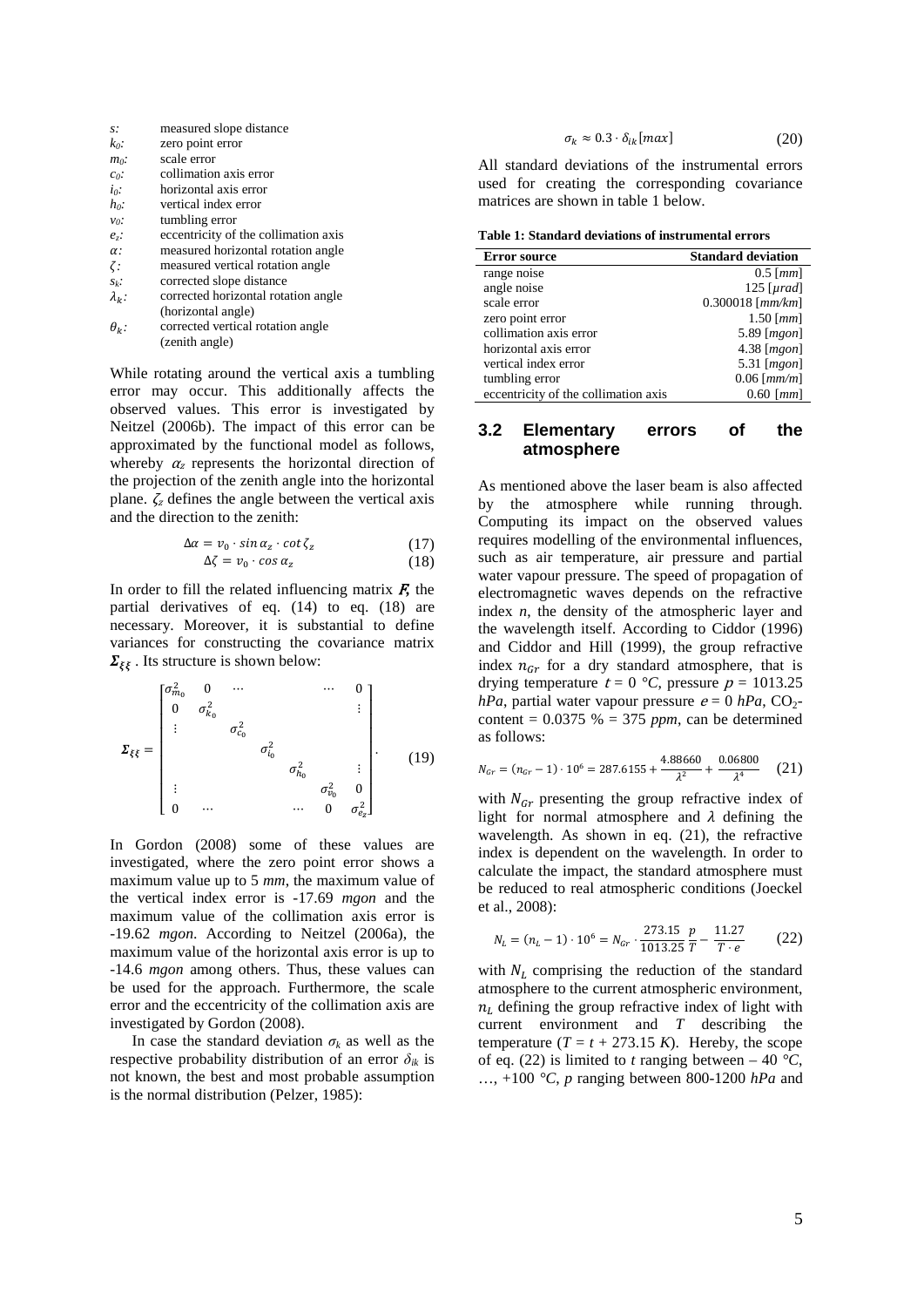0… 100% relative humidity. The accuracy is at 0.5 *ppm*.

Based on eq. (22) the total differential can be calculated:

$$
\partial N_L = \frac{\partial n_L}{\partial t} \cdot dt + \frac{\partial n_L}{\partial p} \cdot dp + \frac{\partial n_L}{\partial e} \cdot de \tag{23}
$$

For a mean atmosphere, with temperature of 17 *°C*  $(T = 290.15 K)$ , pressure of 1000 *hPa* and partial water vapour pressure of 11 *hPa,* the differential quotients result in (Joeckel et al., 2008):

$$
\frac{\partial n_L}{\partial t} = -1.00 \cdot 10^{-6} \left[ \frac{1}{K} \right],
$$
  
\n
$$
\frac{\partial n_L}{\partial p} = 0.29 \cdot 10^{-6} \left[ \frac{1}{hPa} \right],
$$
  
\n
$$
\frac{\partial n_L}{\partial e} = -0.04 \cdot 10^{-6} \left[ \frac{1}{hPa} \right]
$$
\n(24)

By means of eq. (24), the impact of the atmospheric parameters on distance measurements can be approximated (e.g., Rüeger 1990):

$$
\Delta n \cdot 10^6 = -1.00 \,\Delta t + 0.29 \,\Delta p - 0.04 \,\Delta e \tag{25}
$$

Table 2 below shows the impact on the distance measurements depending on changes of temperature, pressure and partial water vapour pressure.

**Table 2: Standard deviations of atmospheric errors**

|                         | dt / dp / de       | ds            | $g_t/g_p/g_e$             |
|-------------------------|--------------------|---------------|---------------------------|
| temperature             | $1 \, {}^{\circ}C$ | $1$ [ $ppm$ ] | 1.00 [ppm / $^{\circ}C$ ] |
| pressure                | 3.4 hPa            | $1$ [ppm]     | $0.29$ [ppm/hPa]          |
| partial water<br>vapour | $25$ hPa           | $1$ [ppm]     | $0.04$ [ppm/hPa]          |
| pressure                |                    |               |                           |

Each of the atmospheric elementary errors is classified to the stochastic correlating group. In order to gain an impression about the impact of the stochastic influencing values, the parameters of table 2 are used. In the next step, it is essential to define variances and covariances for designing the corresponding covariance matrix  $\Sigma_{\nu \nu, h}$ . Regarding one measurement, this leads to:

$$
\Sigma_{\gamma\gamma,1} = \begin{bmatrix} \sigma_t^2 & \sigma_{tp} & \sigma_{te} \\ \sigma_{tp} & \sigma_p^2 & \sigma_{pe} \\ \sigma_{te} & \sigma_{pe} & \sigma_e^2 \end{bmatrix} . \tag{26}
$$

In this research it is assumed that these values do not dependent on their location. In this special case the relation is no longer stochastic, but functional. Inevitably, the correlations become  $\pm 1$  and the stochastic correlation modelling is changed to functional modelling instead.

# **3.3 Elementary errors based on the monitored objects**

The third source of errors that has to be considered is linked to the surface quality and colour of the monitored objects. After the laser beam hits the object's surface it is immediately reflected. Thereby, the intensity of the reflection depends on the following characteristics of the object.

- Penetration depth Colour
- Roughness Edges
- **Reflectivity**

Additionally, the scanning geometry is decisive due to the angle of incidence.

Considering the intensity of a reflected signal at its maximum, there are four attributes affecting the measurements: penetration depth, roughness, reflectivity and colour. Previous investigations, e.g. (Schäfer, 2011) and (Zámečniková and Neuner, 2014), have shown complex connections of phasebased measurements among these four attributes. Based on this knowledge, these four elementary errors are classified as stochastic correlating because a separation is not possible right now. Whereas the angle of incidence and the interaction regarding laser beams hitting edges can be approximated functionally. The bigger the angle of incidence, the less energy of the signal is thrown back. By means of Lambert's cosine law the intensity of the reflected signal is proportional depending on the cosine of the angle of the incident beam.

## **3.4 Overview of classification**

Table 3 below shows the classification of all elementary errors which are investigated in this publication. The elementary errors used for computing  $\Sigma_{II}$  are marked with  $*$ .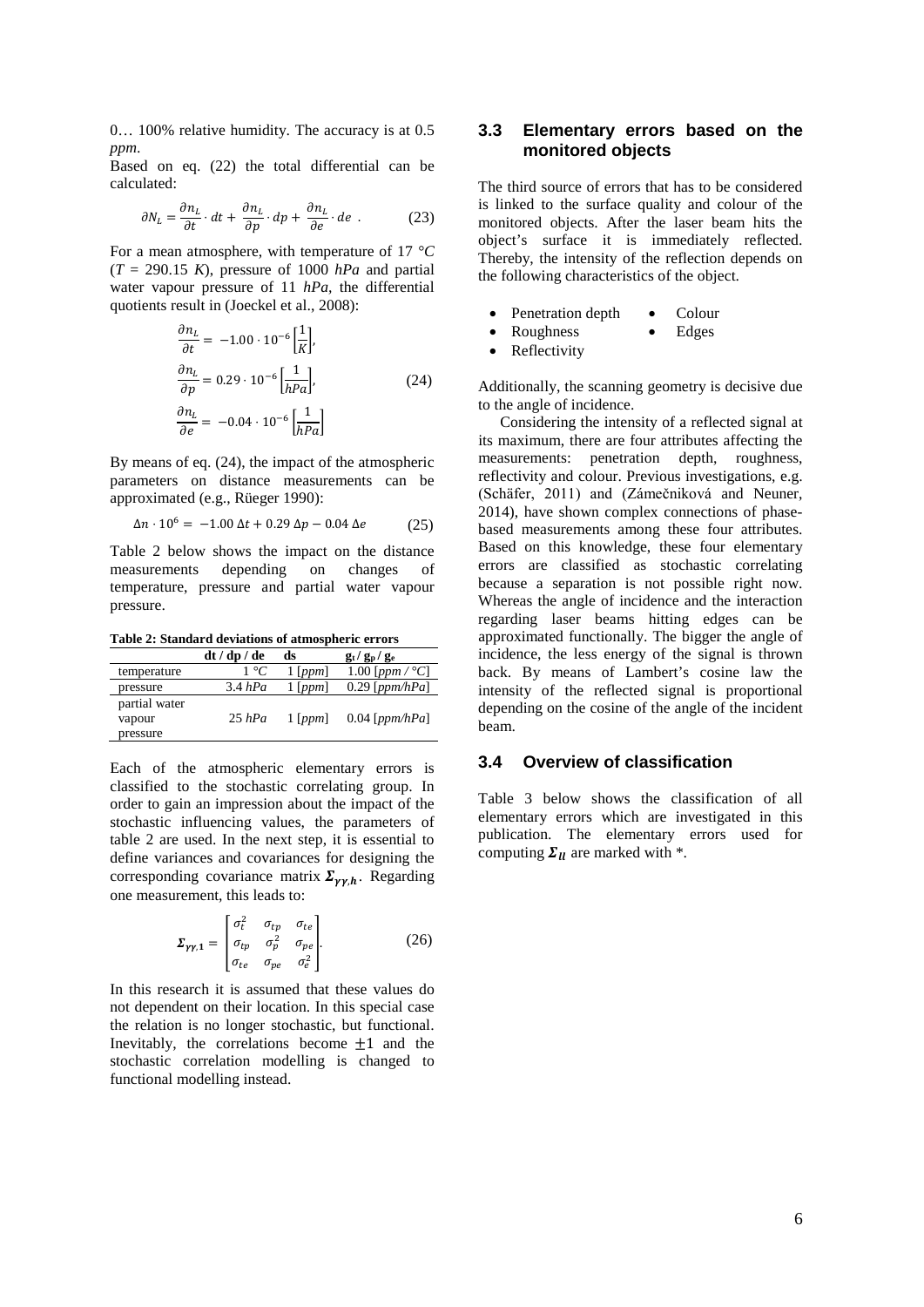**Table 3: Classification of elementary errors**

| <b>Type of correlation</b> | <b>Error source</b>           |        |
|----------------------------|-------------------------------|--------|
|                            | range noise                   |        |
| non                        | angle noise                   | $\ast$ |
|                            | temperature                   |        |
|                            | pressure                      |        |
|                            | partial water vapour pressure |        |
| stochastic                 | penetration depth             |        |
|                            | roughness                     |        |
|                            | reflectivity                  |        |
|                            | colour                        |        |
|                            | angle of incidence            |        |
|                            | edges                         |        |
|                            | scale error                   |        |
|                            | zero point error              |        |
| functional                 | collimation axis error        |        |
|                            | horizontal axis error         |        |
|                            | vertical index error          |        |
|                            | tumbling error                |        |
|                            | eccentricity of the           |        |
|                            | collimation axis              |        |

# **4 Simulation**

In order to evaluate and improve the model for the synthetic covariance matrix, small sample pieces are necessary. Considering the impact on the laser beam caused by the material, the investigated sample pieces consist of aluminium and gypsum.

## **4.1 Test pieces**

Figure 2 shows two boards of different materials: aluminium and gypsum made by a 3D printer. To compare the impact of these two materials on the observations, both boards are produced with the same size: 30 *cm* x 25 *cm*. After the production both are measured with the API Radian Laser tracker in order to receive reference values for the future evaluation of the synthetic covariance matrix. For computing the synthetic covariance matrix regarding the boards of figure 2, an equivalent angle grid must be generated first. Therefore, the point distance of general scanning settings is chosen: 6.283 *mm* at 5 *m* scanning distance.

In figure 3, the corresponding grid is displayed.



**Fig 2:** Test pieces (left: aluminium, right: gypsum)



Next, the synthetic covariance matrix can be computed by using instrumental errors as mentioned in section 3.1. Additionally, the atmospheric conditions within the scanning area have to be considered. Due to the small scanning area it is assumed that the variances and covariances are not dependent on their location. The errors are modelled as functional correlating. For this reason, the same atmospheric values are generated for the whole board using  $\sigma_t = 0.01$  °C,  $\sigma_p = \sigma_e = 10^{-8}$  *hPa*. Object based impacts are ignored for the moment.

#### **4.2 Results**

According to eq. (10), the synthetic covariance matrix  $\Sigma_{II}$  comprises variances and covariances of all points within the cloud. Due to its structure, given in eq. (27), variances regarding each coordinate axis are available.

$$
\Sigma_{ll} = \begin{bmatrix} \sigma_{x_1}^2 & \sigma_{x_1y_1} & \sigma_{x_1z_1} & \cdots & \sigma_{x_1z_n} \\ \sigma_{x_1y_1} & \sigma_{y_1}^2 & \sigma_{y_1z_1} \\ \sigma_{x_1y_1} & \sigma_{y_1z_1} & \sigma_{z_1}^2 & \vdots \\ \vdots & \ddots & \vdots \\ \sigma_{x_1z_n} & \cdots & \sigma_{z_n}^2 \end{bmatrix} .
$$
 (27)

Afterwards, the error of position (according to Helmert) can be calculated for each point among the cloud by using the variances on the main diagonal (Pelzer, 1985):

$$
\sigma_{xyz_i} = \sqrt{\sigma_{x_i}^2 + \sigma_{y_i}^2 + \sigma_{z_i}^2}, \qquad i = 1, ..., n. \tag{28}
$$

The results are displayed in figure 4. As expected, the positional standard deviation is best in the middle of the board and gets worse in the direction of each corner. Moreover, it is clearly visible that the range between the minimum and the maximum is at  $1 \mu m$ . This small difference is caused by the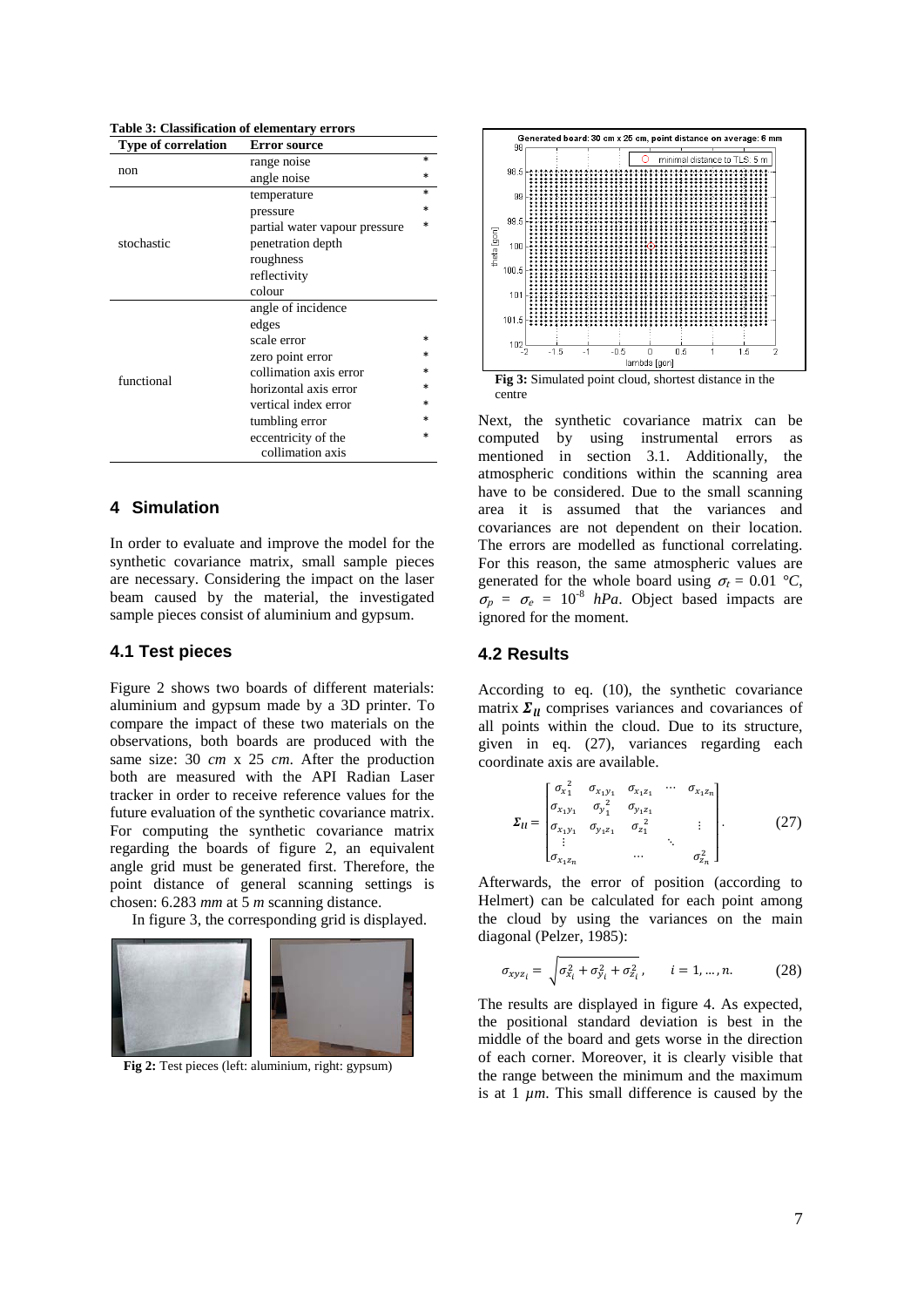

**Fig 4:** Error of position, minimum at 2.507 mm

small area of the test piece and the ignorance of object based impacts. Nevertheless, these values are particularly pessimistic because some empirical determinations show more optimistic values. The future will show if these values may be evaluated by new empirical ones for the HDS 7000.

In order to determine the correlation matrix  $R_{\ell\ell}$ which contains the spatial correlations within the point cloud, the synthetic covariance matrix must be [standardized](http://www.linguee.de/englisch-deutsch/uebersetzung/standardized.html) as follows:

$$
R_{ll} = \frac{1}{\sqrt{diag(\Sigma_{ll})}} * \Sigma_{ll} * \frac{1}{\sqrt{diag(\Sigma_{ll})}}.
$$
 (29)

Due to its structure, that is equal to the one of  $\Sigma_{II}$ , correlations for each axis can be calculated easily.

A closer look into the correlations of the xcoordinates confirms the assumption that the correlations depend on the distances to each other. The greater the distance between the coordinates, the less become their spatio correlations. Figure 5 shows a tiny tendency. The differences might be bigger in case the point density is less. This depends on the size of the object, the scanning solution and the distance between TLS and object.



**Fig 5:** Correlations of x-coordinates depending on their distances to each other

The small variations of the variance as well as the high non-changing correlations are caused by the almost identical influences of the instrumental and atmospheric errors. The object based errors would cause higher variations.

## **5 Conclusion and future work**

Summing up, a model for computing the synthetic covariance matrix for monitoring by terrestrial laser scanning is presented. Hereby, different error sources like instrumental and atmospheric errors are considered. For first calculations the atmospheric impact is simplified due to laboratory scanning conditions. It can be shown that the modelled standard deviations of the point cloud are about 2.5 *mm* which primarily depends on the value of the instrumental error variances and the resolution of the scanning. Furthermore, the correlations of the xcoordinates are investigated. Hereby, it can be noticed that the intensity of the correlations reaches more than 0.95 and is depending on the point distances to each other.

In the next step in the future, the synthetic covariance matrix must be evaluated by empirical values and by multiple scans in order to provide temporal correlations between observations. Moreover, using more realistic instrumental error variances of the HDS 7000 might improve the modelled standard deviations. In addition, it is essential to take object based impacts into account in order to compute the errors as realistically as possible. Furthermore, other test bodies like barrages and dams will be investigated to model atmospheric impacts.

## **Acknowledgement**

The investigations published in this article are granted by the DFG (German Research Foundation) under the sign SCHW 838/7-1. The authors cordially thank the funding agency.

#### **References**

- Benning, W. (2010): Statistik in Geodäsie, Geoinformation und Bauwesen. 3. Auflage, Wichmann Verlag, Heidelberg, 2010.
- Bessel, F. W. (1837): Untersuchungen über die Wahrscheinlichkeit der Beobachtungsfehler. Astronomische Nachrichten, Vol. 15, pages 369- 404.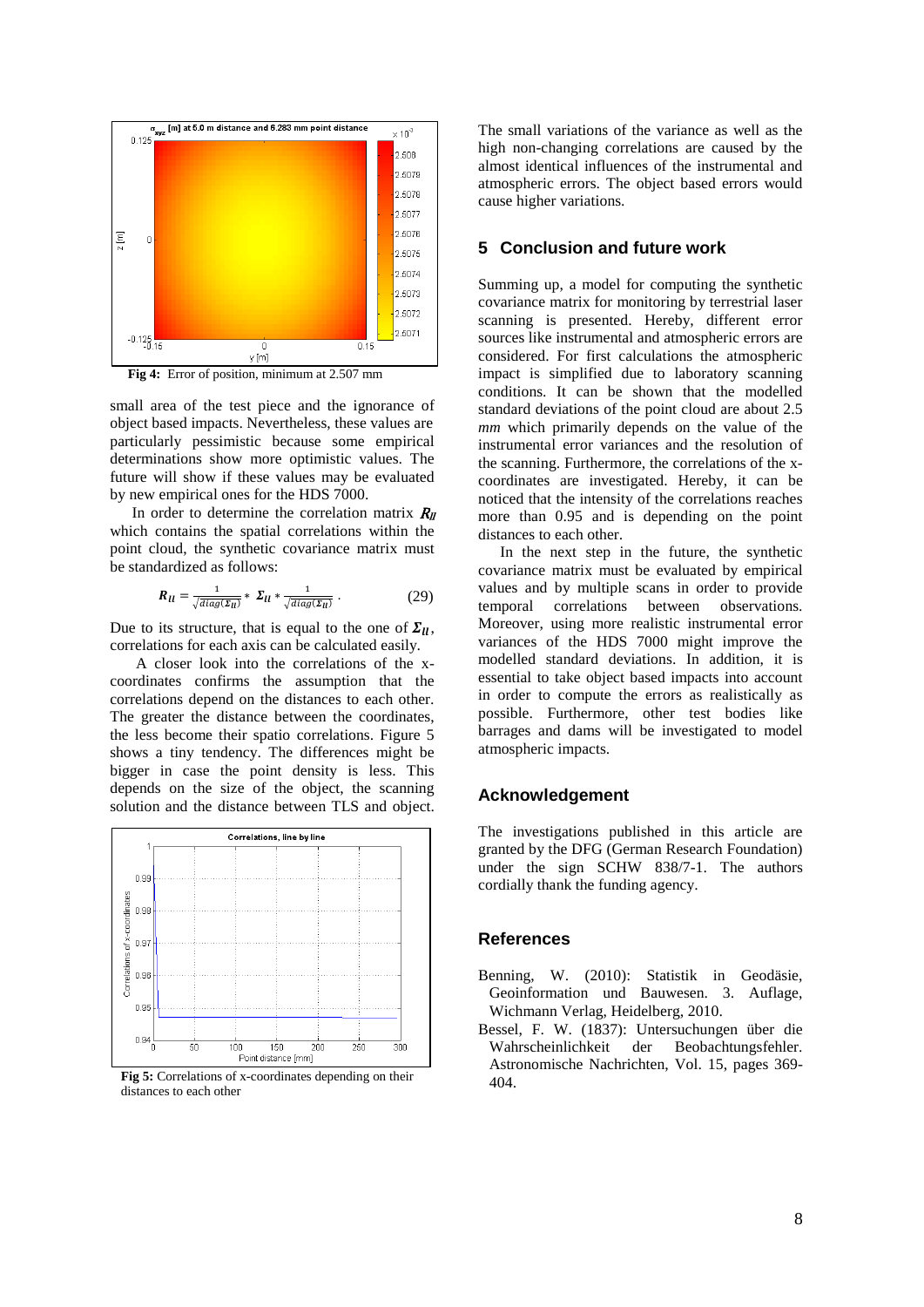- Ciddor, P. E. (1996): Refractive index of air: new equations for the visible and near infrared. Applied Optics, Vol. 35, No. 9, 1566 – 1573.
- Ciddor, P. E.; Hill, R. J. (1999): Refractive index of air: 2. Group index. Applied optics, Vol. 38, No. 9, 1663-1667
- Deumlich, F.; Staiger, R. (2002): Instrumentenkunde der Vermessungstechnik. 9. Auflage, Herbert Wichmann Verlag, Heidelberg.
- Eling, D. (2009): Terrestrisches Laserscanning für die Bauwerksüberwachung. DGK – Deutsche Geodätische Kommission, Reihe C, Nr. 641, Verlag der Bayerischen Akademie der Wissenschaften, München.
- Gordon, B. (2008): Zur Bestimmung von Messunsicherheiten terrestrischer Laserscanner. TU Darmstadt, Dissertation, [http://tuprints.ulb.tu](http://tuprints.ulb.tu-darmstadt.de/1206/)[darmstadt.de/1206/,](http://tuprints.ulb.tu-darmstadt.de/1206/) last accessed on September, 8 2015.
- Hagen, G. (1837): Grundzüge der Wahrscheinlichkeits-Rechnung. Berlin.
- Holst, Ch.; Tegelbeckers, J.; Kuhlmann, H. (2014): Erkennung und Erklärung von systematischen Effekten beim TLS, In: Schriftenreihe DVW, Band 78, "Terrestrisches Laserscanning 2014 (TLS 2014)", Wißner Verlag, S. 51-68
- Holst, Ch.; Kuhlmann, H. (2011): Bestimmung der elevationsabhängigen Deformation des Hauptreflektors des 100m-Radioteleskops Effelsberg mit Hilfe von Laserscannermessungen, In: Schriftenreihe DVW, Band 66 "Terrestrisches Laserscanning - TLS 2011 mit TLS-Challenge", S. 161-180, Wißner Verlag
- ISO (1995): Guide to the Expression of Uncertainty in Measurement (GUM), First edition, 1993, corrected and reprinted 1995, International Organisation for Standardization (ISO), Geneva,
- JCGM (1998): Evaluation of Measurement Data Supplement 1 to the "Guide to the Expression of Uncertainty in Measurement" – Propagation of distributions using a Monte Carlo method. JCGM 101:2008. Joint Committee for Guides in Metrology,
- Joeckel, R.; Stober, M.; Huep, W. (2008): Elektronische Entfernungsmessung und ihre Integration in aktuelle Positionierungsverfahren. 5. Auflage, Herbert Wichmann Verlag.
- Kauker, S.; Schwieger, V. (2015): Approach for a Synthetic Covariance Matrix for Terrestrial Laser Scanner. Proceedings on 2nd International workshop on "Integration of Point- and Area-wise Geodetic Monitoring for Structures and Natural Objects", March 23-24, 2015, Stuttgart, Germany.
- Koch, K. R. (2008a): Evaluation of uncertainties in measurements by Monte Carlo simulations with an application for laserscanning, Journal. Applied Geodesy 2, pages 67-77.
- Koch, K. R. (2008b): Determining uncertainties of correlated measurements by Monte Carlo simulations applied to laserscanning, Journal Applied Geodesy 2, 139-147.
- Leica Geosystems (2011): Datasheet of HDS7000. http://hds.leica-geosystems.com/downloads123/ hds/hds/HDS7000/brochures-datasheet/HDS7000 DAT de.pdf. Last access: 25.11.2015.
- Lichti, D. D.; Lampard, J. (2008): Reflectorless total station self-calibration. Survey Review, Vol. 40, pages 244-259.
- Lichti, D. D. (2010): Terrestrial laser scanner selfcalibration: Correlation sources and their mitigation. ISPRS Journal of Photogrammetry and Remote Sensing, Vol. 65, pages 93–102.
- Neitzel, F. (2006a): Gemeinsame Bestimmung von Ziel-, Kippachsenfehler und Exzentrizität der Zielachse am Beispiel des Laserscanners Zoller + Fröhlich Imager 5003. In: Luhmann/Müller [Hrsg.], Photogrammetrie - Laserscanning Optische 3D-Messtechnik, Beiträge der Oldenburger 3D-Tage 2006, Herbert Wichmann Verlag.
- Neitzel, F. (2006b): Untersuchung des Achssystems und des Taumelfehlers terrestrischer Laserscanner mit tachymetrischem Messprinzip. In: Beiträge zum 72. DVW-Seminar am 9. und 10. November 2006 in Fulda, Band 51, Wißner-Verlag.
- Pelzer, H. (1985): Grundlagen der mathematischen Statistik und Ausgleichungsrechnung. In: H. Pelzer (Ed.), Geodätische Netze in Landes- und Ingenieurvermessung II. Konrad Wittwer Verlag, Stuttgart.
- Rüeger, J. M. (1990): Electronic distance measurement: an introduction. Third totally revised edition, Springer-Verlag, Berlin.
- Schäfer, Th. (2011): Flächenhafte Deformationsmessungen an Betonoberflächen unter Berücksichtigung der Interaktion Laserstrahl/Objektoberfläche; In: Photogrammetrie - Laserscanning - Optische 3D-Messtechnik, Beiträge der Oldenburger 3D-Tage 2011.
- Schwieger, V. (1999): Ein Elementarfehlermodell für GPS Überwachungsmessungen. Schriftenreihe der Fachrichtung Vermessungswesen der Universität Hannover, Vol. 231.
- Schwieger, V. (2001): Zur Konstruktion synthetischer Kovarianzmatrizen. ZfV Zeitschrift für Vermessungswesen, 3/2001, S. 143-149.